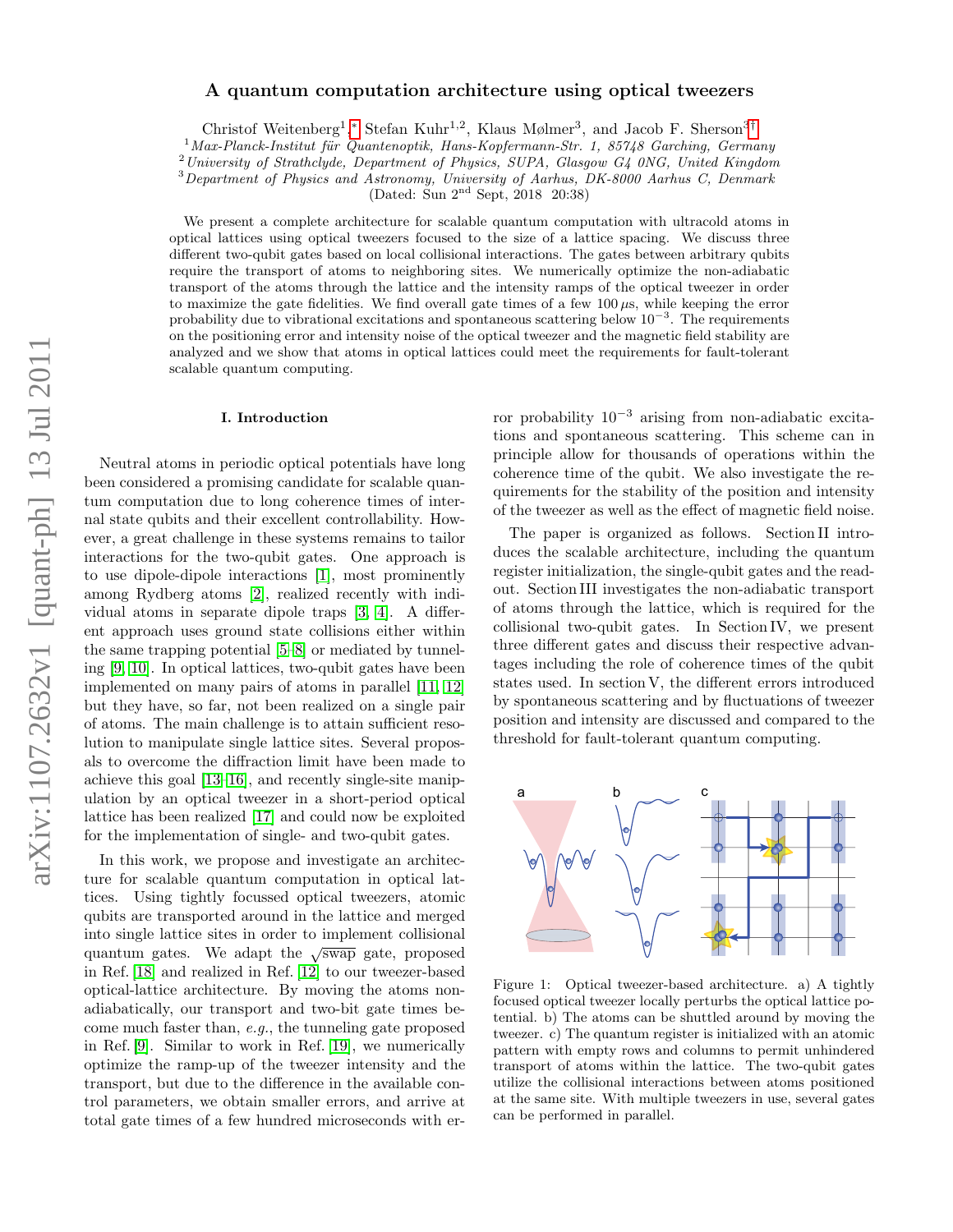### II. Scalable architecture

In this section, we present our scalable architecture for quantum computing using optical tweezers for addressing and transport in optical lattices. The differential light shift of a tweezer on selected atoms can be exploited for single-qubit gates (Section II.C), while moving tweezers can bring arbitrary pairs of atoms together for collisional two-qubit gates. Single-qubit rotations form a universal set of gates in combination with either the two-qubit phase gate [\[11\]](#page-8-10) or the  $\sqrt{\text{swap}}$  gate [\[20\]](#page-8-17). Together with the initialization (Section II.B) and the readout capability (Section II.D), the system therefore fulfills the requirements for scalable quantum computation [\[21\]](#page-8-18).

### A. General setup

Throughout this paper we assume a 3D optical lattice of <sup>87</sup>Rb atoms formed by three pairs of counterpropagating near-infrared laser beams (wavelength  $\lambda_{\text{lat}} =$ 1064 nm), realizing a lattice with spacing  $a_{\text{lat}} = \lambda_{\text{lat}}/2$ . We assume the ability to prepare a single 2D system and the availability of an imaging system with a resolution such that all individual sites can be detected [\[22,](#page-8-19) [23\]](#page-8-20) and individually addressed [\[17,](#page-8-14) [24\]](#page-8-21). We will assume a lattice depth in all directions of  $V_{\text{lat}} = 50 E_{\text{r}}$ , where  $E_{\rm r} = h^2/(2m\lambda_{\rm lat})$  is the recoil energy and m is the mass of a <sup>87</sup>Rb atom. This yields a trapping frequency  $\omega_{\text{trap}} \approx 2\pi \cdot 30 \text{ kHz}$ , a two-particle interaction energy  $U_{\text{int}}/h \approx 2 \text{ kHz}$ , and a tunnel coupling  $J/h \approx 0.06 \text{ Hz}$ .

The qubit will be composed of two ground state hyperfine levels of <sup>87</sup>Rb but unlike in Ref. [\[17\]](#page-8-14) we will assume the atoms to be addressed by a tweezer close to the 5S-6P transition at  $\lambda_{1/2} = 421.555$  nm and  $\lambda_{3/2} =$ 420.1733 nm. Tuning the wavelength between these two transitions yields a differential light shift which we will exploit for spin-dependent transport. We describe the optical tweezer by a Gaussian beam profile with a  $1/e^2$ waist radius of  $w_o = a_{\text{lat}}/2$ , which can be reached with an imaging system of numerical aperture 0.68. Unless otherwise stated the maximum light shift of the optical tweezer is  $V_t = 500 E_r$ . For the gate in Section IV.C, two tweezers are needed, and many tweezers are required for the parallelization of gates. These can be created and quickly controlled using acousto-optic deflectors [\[25\]](#page-8-22).

# B. Quantum register initialization

A major advantage of ultracold atoms in optical lattices over other systems lies in the possibility of creating large scale quantum registers. This can be done by preparing the system in a Mott insulating state [\[22,](#page-8-19) [23,](#page-8-20) [26\]](#page-8-23), which pins the occupation of the lattice sites to integer values due to the on-site interaction between atoms and can thus realize unity occupation. When the lattice is sufficiently deep, deviations from unity filling are only thermally activated and depend on the position in the external confinement. In the center of the Mott insulating domain, the deviations can be very small and current experiments reach  $P_{n\neq 1} \approx 3.10^{-3}$  [\[23\]](#page-8-20). Different purification schemes have been proposed to circumvent residual thermal defects. They involve either illumination and subsequent recooling of all atoms [\[27\]](#page-8-24), many-body dynamics [\[28](#page-8-25)[–31\]](#page-8-26), or algorithmic cooling schemes [\[32\]](#page-8-27). Recent experiments have demonstrated a number-selective removal of atoms with an efficiency of 86% [\[33\]](#page-8-28).

Starting from the Mott insulator with unity filling, we remove every second column and additionally one row so that they can be used as a channel for shuttling atoms between different sites [Fig. [1c](#page-0-0))]. The removal can be performed by transferring selected atoms to a different hyperfine ground state and subsequently removing them with a resonant laser illuminating the entire sample [\[17\]](#page-8-14).

# C. Single-qubit gates

A single-qubit gate can be realized using either microwave radiation or optical two-photon Raman transitions between two selected ground state hyperfine levels. In the former case, the differential light shift of a tightly focused tweezer or a magnetic field gradient shifts selected atoms into resonance with a global microwave field driving the transition. In the latter case, the rotation is driven by two tightly focussed laser beams in a Raman configuration with zero two-photon detuning.

Raman-based gates have been demonstrated in single optical dipole traps and reached a  $\pi/2$  gate time of 183 ns [\[34\]](#page-8-29) and 37 ns [\[35\]](#page-9-0) with a next-neighbor residual rotation at the level of 10<sup>−</sup><sup>3</sup> [\[34\]](#page-8-29). A theoretical analysis for the performance in a large spacing optical lattice yields an achievable error of  $10^{-4}$  for Rb [\[36\]](#page-9-1) and  $10^{-5}$ for Cs [\[37\]](#page-9-2).

Microwave-based gates were realized in a 1D lattice using a magnetic field gradient, reaching a  $\pi/2$  gate time of  $8 \mu s$  [\[14\]](#page-8-30). In 2D, single spin manipulation was demonstrated using the local light shift due to a focused laser beam and Landau-Zener microwave sweeps [\[17\]](#page-8-14). A theoretical analysis suggests that gate times of  $100 \mu s$  can be reached with an error probability of ending in the wrong state below  $10^{-4}$  at a lattice spacing of  $10 \mu m$  [\[37\]](#page-9-2) and with an error  $< 10^{-3}$  at a spacing of 425 nm [\[24\]](#page-8-21). Recently an error of 1.4 · 10<sup>−</sup><sup>4</sup> per global microwave-based single-qubit gate of  $30 \mu s$  gate time was demonstrated for Rb atoms in an optical lattice [\[38\]](#page-9-3) using randomized benchmarking [\[39\]](#page-9-4).

Comparing the approaches, it is obvious that the Raman-based gates are much faster. However, since even the slower microwave-based gates are comparable with the two-qubit gate time discussed in Section IV faster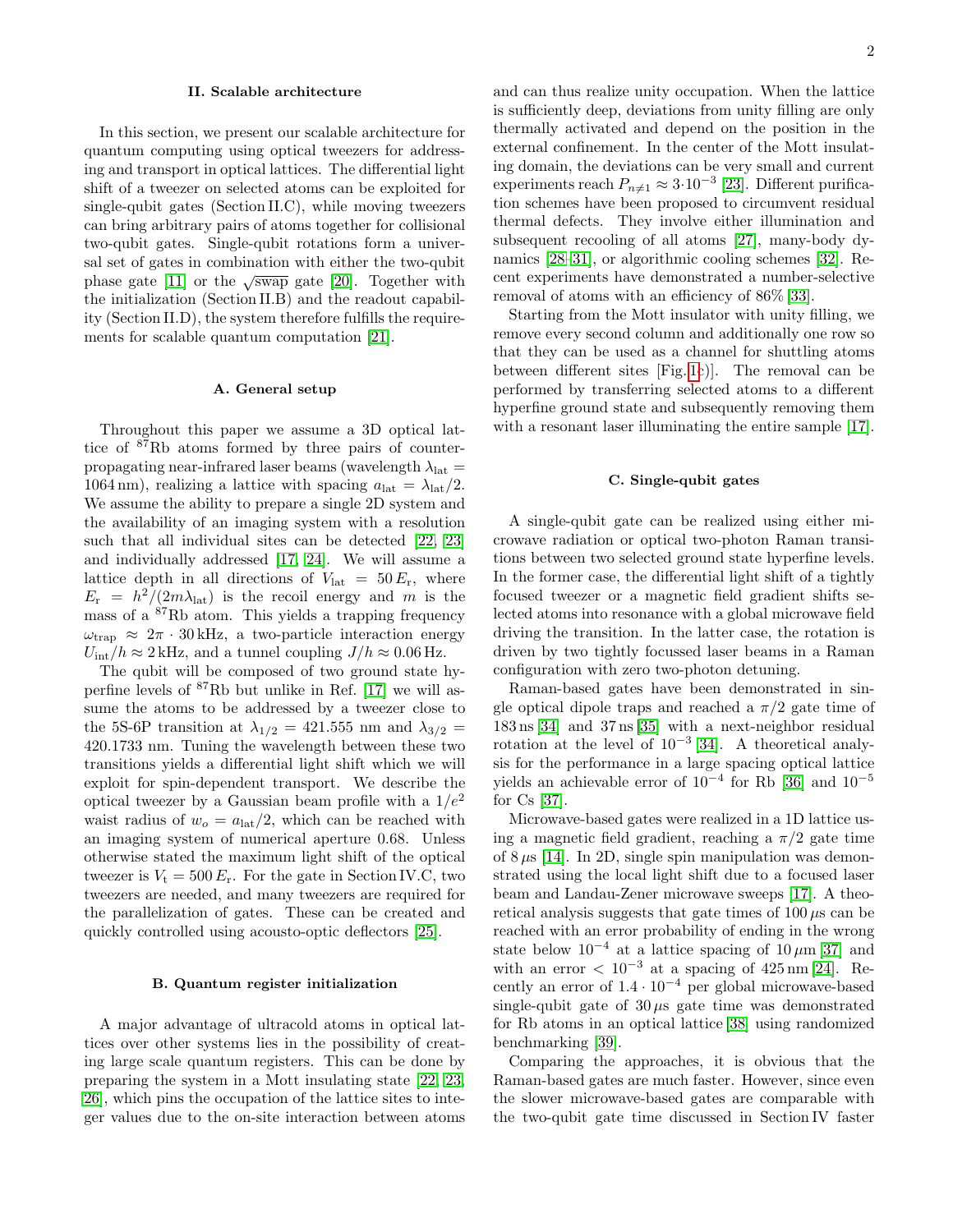single-qubit rotations will not significantly speed up the overall computation. The drawback of the Raman-based gate is that is extremely difficult to avoid cross-talk at the small lattice spacings envisaged here. On the other hand, the microwave-based gate restricts the choice of the qubit states to magnetic field-sensitive states, which have shorter coherence times, but which are anyway required for some two-qubit gates, such as the one discussed in Section IV.B.

### D. Readout

As the final step, the spin state of several qubits has to be read out. For this, we can transfer one of the two qubit spin states into the neighboring free shuttling areas using the spin-dependent transport discussed in Section IV.B, followed by spatially resolved fluorescence imaging [\[23,](#page-8-20) [40,](#page-9-5) [41\]](#page-9-6). In the case of magnetic field-insensitive qubit states, one can remove one of the spin states and detect the qubit state by the presence or absence of an atom in the fluorescence image.

### III. Non-adiabatic transport of atoms

Our proposal is based on the collisional interaction of atoms brought to the same lattice site, and high-fidelity transport of atoms through the lattice is therefore crucial. The transport of a single atom to an empty lattice site is illustrated in Fig. [1b](#page-0-0)). The optical tweezer is first focussed on the site containing the atom and its power is ramped up. Then its position is translated to the destination site and the power is ramped down. Since collisional gates are sensitive to the vibrational state, it is crucial to avoid vibrational excitation in each step. In the following we first review the free-space harmonic oscillator theory and subsequently numerically model the process in the presence of the lattice potential. We show that dynamics during the ramp-up is essentially unchanged, whereas the fidelity of non-adiabatic transport is significantly reduced by the presence of the lattice potential. We then numerically optimize the parameters controlling the transport and thereby regain high fidelity transport.

### A. Optical tweezer ramp-up

In the harmonic oscillator approximation, the vibrational excitations during ramp-up of the optical tweezer power can be treated analytically [\[42\]](#page-9-7). Because the matrix elements of the corresponding Hamiltonian vanish between states with opposite parity, the change of the trapping frequency can only induce excitations to the second excited state. In the low-excitation limit, the time-dependent Schrödinger equation is then solved in



<span id="page-2-2"></span>Figure 2: Excitation probability versus the total ramp-up time  $T_r$  of an optical tweezer centered on a lattice site to a depth of  $500 E_r$  according to Eq. [\(1\)](#page-2-0). The inset shows the trapping frequency of the potential well as a function of time.

the Hilbert space consisting of only the ground state  $|\phi_q\rangle$ and the second excited state  $|\phi_e\rangle$ , separated by the energy gap  $\Delta E_{qe} = 2\hbar\omega$ .

The adiabaticity criterion for a change in the trap frequency is

<span id="page-2-0"></span>
$$
\hbar \left| \frac{d\omega(t)}{dt} \right| = \xi \frac{(\Delta E_{ge})^2}{\left| \langle \phi_e | \frac{\partial H}{\partial \omega} | \phi_g \rangle \right|} , \qquad (1)
$$

where  $|\langle \phi_e | \frac{\partial H}{\partial \omega} | \phi_g \rangle| = \hbar / \sqrt{2}$  with the Hamiltonian H of an harmonic oscillator with varying trap frequency  $\omega(t)$ . If we keep the adiabaticity factor  $\xi \ll 1$  constant, the above differential equation determines the shape of the power ramp-up. The total ramp-up time  $T_r$  from an initial trap frequency  $\omega_o$  to a final trap frequency  $\omega_f$  is related to the adibaticity factor via [\[42\]](#page-9-7)

<span id="page-2-3"></span>
$$
T_{\rm r} = \frac{1 - \frac{\omega_o}{\omega_f}}{4\sqrt{2}\xi\omega_o},\tag{2}
$$

and the excitation probability is given by

<span id="page-2-1"></span>
$$
P_{\rm e}^{\rm harm}(t) \ = \ P_{\rm e}^0 \cdot \sin^2 \left[ \frac{\sqrt{2\xi^2 + \frac{1}{2}} \cdot \log \left[ 1 - 4\sqrt{2}t\xi\omega_o \right]}{4\xi} \right] \tag{3}
$$

The excitation probability displays an oscillatory behavior with an envelope  $P_e^0 = 4\xi^2/(1+4\xi^2)$ . The oscillatory factor in Eq. [\(3\)](#page-2-1) predicts that with an appropriate timing, the ramp-up can be done non-adiabatically with in principle unity fidelity. The existence of minima in the non-adiabatic excitation probabilities have been demonstrated experimentally using a cloud of atoms in a dipole trap with a longitudinally translated focus [\[43\]](#page-9-8).

Since realistic lattice potential wells are not fully harmonic, we have studied the ramp-up of a Gaussian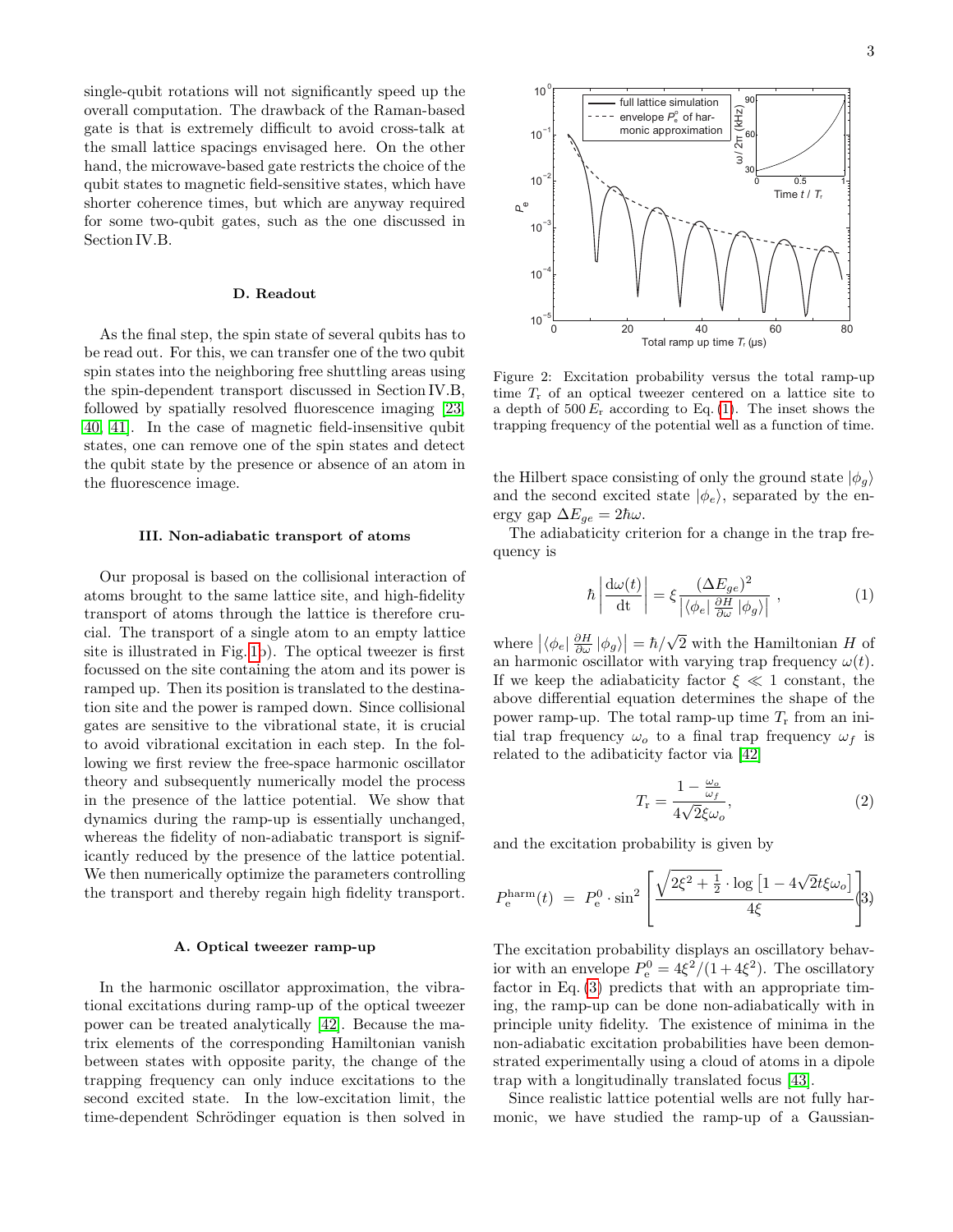shaped optical tweezer potential superimposed on a cosine lattice potential. We numerically solve the timedependent Schrödinger equation as the depth of the tweezer is increased from zero to 500  $E_r$  according to the adiabaticity condition of Eq. [\(1\)](#page-2-0).

The resulting excitation probability  $P_e^{\text{full}}(T_r)$  as a function of the total ramp-up time  $T_r$  (solid line) decreases for larger ramp-up times illustrating the transition from non-adiabatic to adiabatic dynamics (Fig. [2\)](#page-2-2). For comparison, we also show the envelope of the harmonic oscillator approximation  $P_e^0$  with  $\xi$  calculated from the given total ramp time  $T_r$  via Eq. [\(2\)](#page-2-3) (dashed line in Fig. [2\)](#page-2-2) and observe a decent but not exact agreement with the numerical result. The small disagreement is due to the anharmonicity of the lattice potential and we have verified that it diminishes as the optical tweezer is made tighter. Our calculation also shows that very small excitation errors can be reached with carefully chosen ramp timing. For example, errors below  $P_e^{\text{full}} = 10^{-3}$  are realized at the first minimum at a ramp-up time of  $T_r = 11 \,\mu s$ .

### B. Atom transport

Atoms are transported in the lattice by shifting the position  $x<sub>o</sub>$  of the optical tweezer. Again, we are interested in the excitation probability during this process and we first discuss the transport of atoms in a harmonic potential without the presence of the lattice, which can be solved analytically. The effects of non-adiabaticity can be calculated by replacing  $\omega$  with  $x_o$  in Eq. [\(1\)](#page-2-0) and using  $\Delta E_{ge} = \hbar \omega$ , as  $\frac{\partial H}{\partial x_o}$  shifts the parity of states. In the harmonic approximation  $\left| \langle \phi_e | \frac{\partial H}{\partial x_o} | \phi_g \rangle \right| = \hbar \omega / (\sqrt{2} \sigma_o),$ √ where  $\sigma_o = \sqrt{\hbar/(m\omega)}$  is the harmonic oscillator length. Again, we start with a translation profile which keeps

the adiabaticity parameter  $\xi$  constant. This requires a displacement with a constant velocity  $v_o = \frac{dx_o}{dt}$  $\xi\sqrt{2\sigma_o\omega}$  and yields the excitation probability

$$
P_{\rm e}^{\rm harm}(t) = P_{\rm e}^0 \cdot \sin^2\left[\sqrt{1 + 4\xi^2}\omega t/2\right],\tag{4}
$$

with  $P_e^0$  as defined above. To estimate the time for an adiabatic transport over one lattice site, we consider the adiabaticity parameter  $\xi = 0.016$  for which the envelope  $P_e^0$  of the excitation probability has dropped to  $10^{-3}$ . For a potential depth of  $500 E_r$  of the optical tweezer  $(\omega_{\text{trap}} \approx 2\pi \cdot 90 \text{ kHz}, \sigma_o = 36 \text{ nm}),$  this yields a velocity of  $v_o = 0.45 \,\mu\text{m/ms}$  or a transport time of  $T_t = v_0 \cdot a_{\text{lat}} =$ 1.2 ms over the distance of a single lattice spacing.

We now include the lattice and the Gaussian profile of the optical tweezer and investigate to which extent nonadiabatic transport can be realized. Fig. [3a](#page-3-0)) shows our numerical solution of the excitation probability  $P_e^{\text{full}}$  for a translation of the tweezer position over one lattice site at a constant speed as a function of the total transport



<span id="page-3-0"></span>Figure 3: Excitation probability versus transport time. a) Linear displacement of the optical tweezer. Numerical result  $P_{\rm e}^{\rm full}$  for the excitation probability including the influence of the lattice and the profile of the tweezer (solid line) and envelope  $P_e^0$  of the result for the transport of an harmonic oscillator potential without a lattice (dashed line). b) Zoom into the second minimum in a). Numerical result for the linear displacement (dashed line) and an optimized ramp shape (solid line). The optimization reduces the excitation probability to below 10<sup>−</sup><sup>4</sup> . The inset shows the displacement curve of the linear ramp (dotted line) and the optimized ramp (solid line) including harmonics up to the fifth order.

time  $T_t$ . Again, we observe an oscillatory behavior and a good agreement of the upper envelope curves. However, the numerical results do not reach zero excitation probability during the oscillations. An enlarged view of one of the minima at short transport times shows that the excitation probability stays quite high (Fig. [3b](#page-3-0))).

To improve this, we parameterize the translation profile as a linear ramp plus a number of harmonics and optimize their weights using a standard simplex algorithm [\[44\]](#page-9-9). Using only five harmonics dramatically improves the fidelity [solid curve in Fig. [3b](#page-3-0))]. As can be seen in the inset, the translation profile is only slightly modified compared to the linear profile and the dominant component is a single harmonic with a period correspond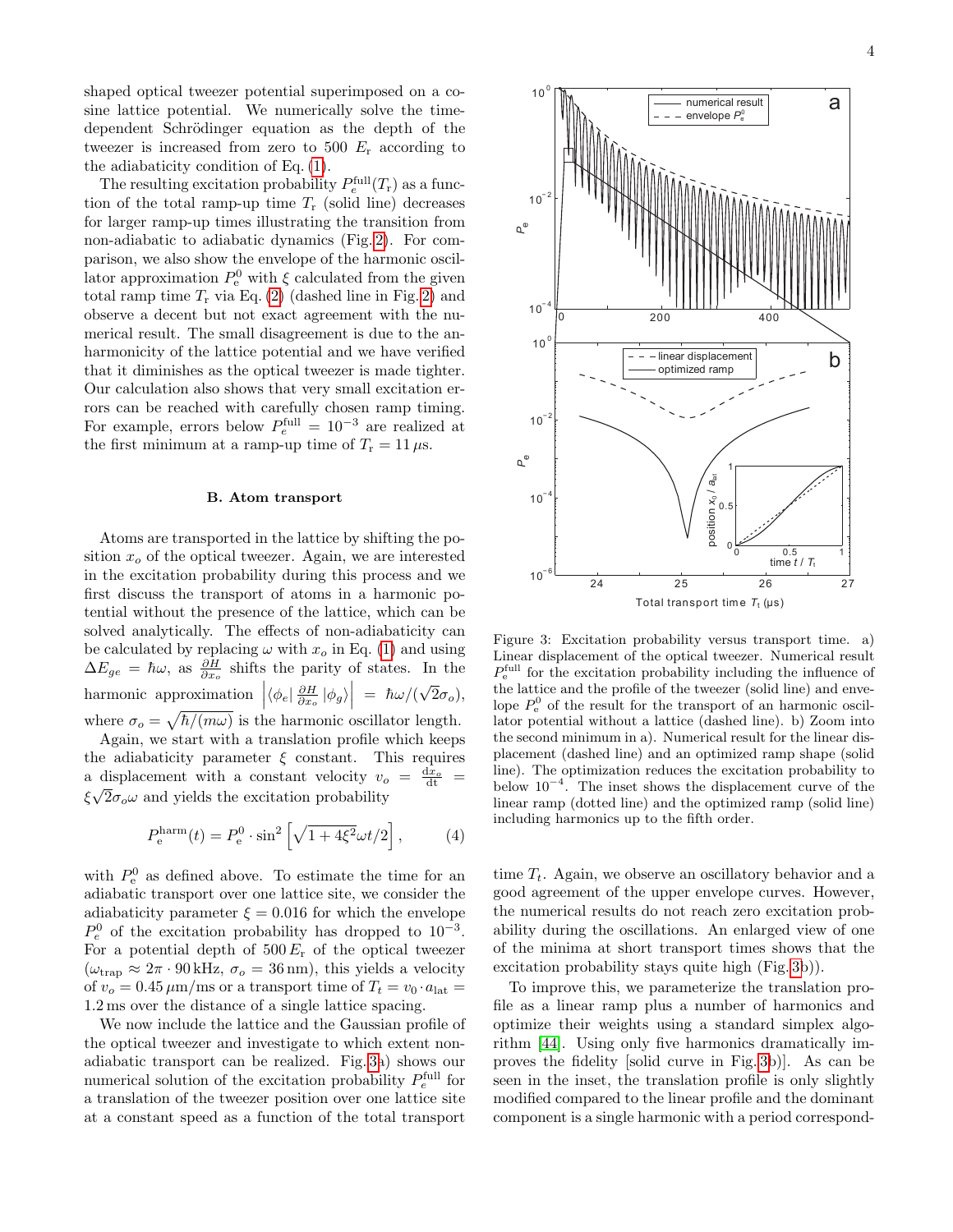ing to the duration of the displacement.

We have investigated how the error accumulates as the qubit is transported for longer distances across multiple sites. We have simply repeated the optimal single-site displacement found above with  $T_t = 25 \,\mu s$  per lattice site up to 100 times. We find that the error after multisite transport does not accumulate with the number of sites. Instead, it oscillates with a period of approximately eight lattice sites and is bound by a maximal error of only a few times the error of a transport over a single lattice site. Thus, fast shutteling of atoms within the quantum register should be feasible with total excitation probabilities well below  $10^{-3}$ .

For the transport tweezer we would choose a wavelength red detuned compared to both excited state levels (D1 and D2 line) such that both qubit states are transported simultaneously. If the polarization is chosen to be linear, both states experience the same light shift and do not undergo a differential phase evolution (the residual differential light shift drops below  $10^{-3}$  for a detuning of  $\Delta = 4 \text{ nm}$ . The effect of the transport beam on the neighboring sites can be neglected [\[24\]](#page-8-21).

### IV. Two-qubit gates

In the section above we have described how we can position two selected atoms in neighboring sites as a starting point for a two-qubit gate. The gate can be accomplished by collisional interactions between atoms in the same well, and we will analyze three distinct proposals based on controlled atomic collisions, utilizing either the spin-dependent interaction, spin-dependent transport or spin-exchange interactions.

The quantum bit is encoded in a pair of atomic states, one from each hyperfine split ground state manifold in <sup>87</sup>Rb. We denote the upper and lower states  $|\uparrow\rangle$  and  $|\downarrow\rangle$ , and in the following two subsections we show how a pair of atoms can acquire a phase evolution depending on the states of the two qubits,  $|jk\rangle \rightarrow e^{iU_{jk}t/\hbar} |jk\rangle$ , for  $j, k = \uparrow, \downarrow$ , and how the interaction strengths  $U_{ik}$  can be suitably controlled.

### A. Merging two qubits into a single well

For the first two-qubit gate we discuss, one merges the two atoms into the ground state of a single combined well. The atoms have the same wave function and the interaction energy is calculated from an integral over the fourth power of the wave function. For cold atoms, the short range interaction strength is proportional to the swave scattering length, and near a Feshbach resonance there can be a difference between the scattering lengths for different and identical spin states. For the states  $|F = 1, m_F = +1\rangle \equiv |\uparrow\rangle$  and  $|F = 2, m_F = -1\rangle \equiv |\downarrow\rangle$ 

of <sup>87</sup>Rb, the interaction strengths at a magnetic field of  $B = 9.12 \text{ G}$  are given by  $U_{\uparrow \uparrow} \approx U_{\downarrow \downarrow} \approx 0.9 U_{\uparrow \downarrow}$  [\[45\]](#page-9-10). Thus, by timing the merging and separation of the wells one can realize a phase gate. For an optical tweezer of potential depth  $500E_r$ , as considered here, a differential phase of  $\pi$ between the two hyperfine states is acquired in roughly 0.8 ms.

A major experimental limitation with this approach is that during the merging and splitting of the atoms, the atomic potential acquires the form of a double well with a sizable tunneling rate. The splitting must be performed slowly compared to the tunneling rate in order to ensure that one atom goes to each site. Note also that, in the absence of interaction between the atoms, one cannot map a doubly occupied state into two singly occupied orthogonal states. Thus, fast non-adiabatic merging and separation is not possible within this approach.

# B. Gate using spin-dependent transport

To realize a faster gate, we propose to adapt the spindependent lattice transport process [\[11\]](#page-8-10) to our architecture by utilizing spin-dependent light shifts in such a way that only particular spin combinations are merged. By using  $|F = 2, m_F = -2\rangle \equiv |\uparrow\rangle$  and  $|F = 1, m_F = -1\rangle \equiv$  $|\downarrow\rangle$  and an appropriate laser detuning between the two excited state fine structure levels (420.86 nm) the light shift for the state  $|\downarrow\rangle$  cancels when using  $\sigma^-$  polarized light.  $\frac{1}{1}$  We propose to perform a quantum phase gate in five steps (Fig. [4\)](#page-5-0).

We consider an atom in a superposition state of  $|\uparrow\rangle$  and  $|\downarrow\rangle$ . First, the  $|\uparrow\rangle$  part of the wave function is moved to an empty row. Next, the  $|\uparrow\rangle$  part of a neighboring qubit is moved to overlap with the remaining  $|\downarrow\rangle$  of the first atom. In this way, a controlled collision between these two spin states with an energy  $U_{\uparrow\downarrow}$  takes place, while the other combinations of spin states undergo no interaction. The spin state thus acquires a phase shift  $\phi$ , which attains  $\pi$  after a certain amount of time. Finally, the steps are reversed to restore the original configuration. Since each spin state resides in its own trapping potential during the collision, the two atoms can be rapidly separated after the collisional interaction.

Unlike in the transport discussed in previous sections, the phase shift during merging and interaction is acquired by only one of the two-qubit spin state combinations. Since the phase depends deterministically on the intensity profile during transport and on the transport time, it can be calculated and corrected for. Choosing intensity

<sup>&</sup>lt;sup>1</sup> Also, using  $\sigma^+$  polarized light, one can cancel the light shift of either of the states, but the ratio of light shift and scattering rate is worse in this case.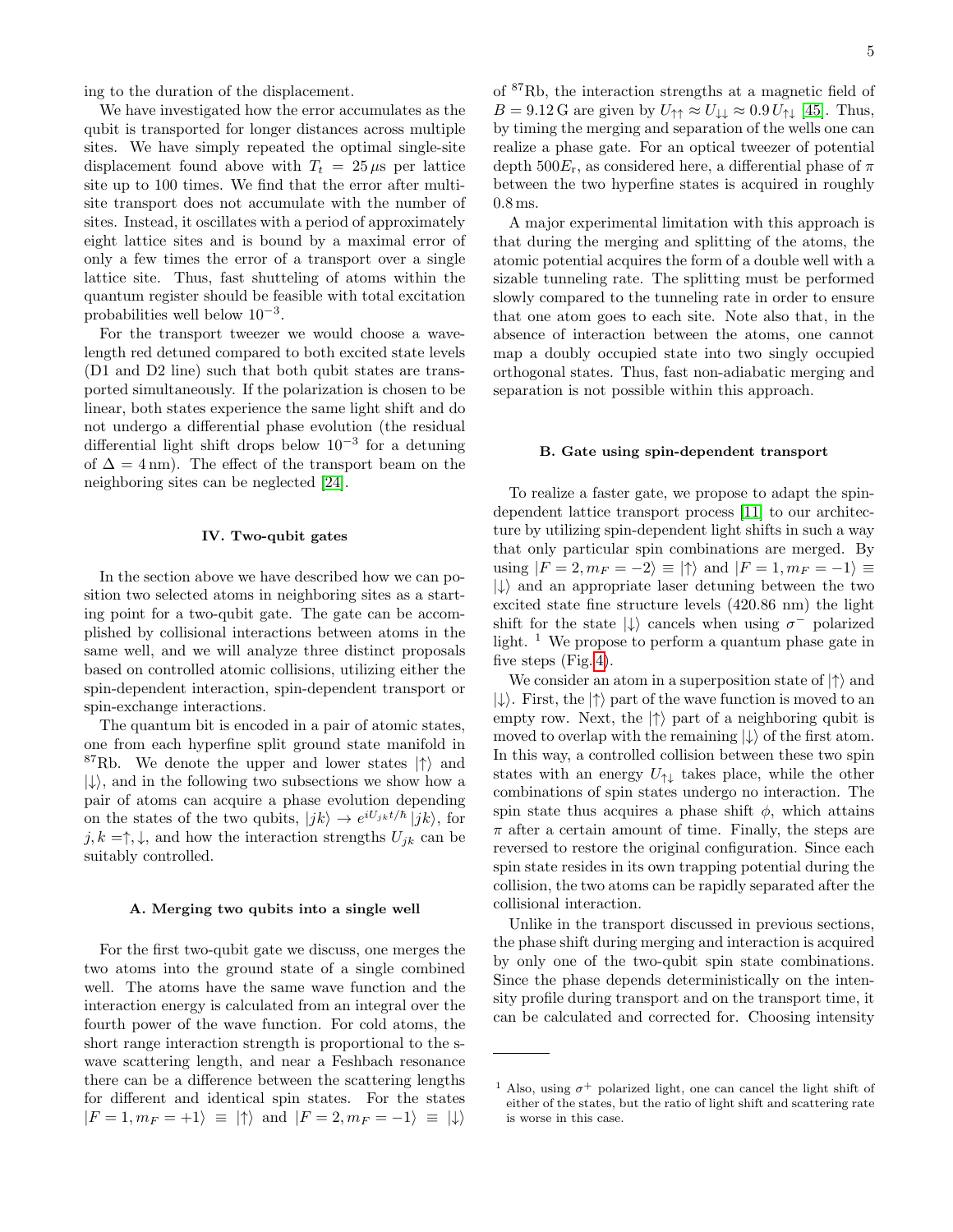

<span id="page-5-0"></span>Figure 4: Phase gate using spin-dependent transport. a) The two atoms (blue and red) are in an arbitrary superposition between  $|\downarrow\rangle$  and  $|\uparrow\rangle$  and are located at neighboring sites after the red atom has been transported. Here the tweezer is still at the full depth as used for the transport. The lattice site to the left of the pair is empty (Fig. [1\)](#page-0-0). b) While the tweezer on the right atom is switched to circular polarization acting only on the  $|\uparrow\rangle$  component, a second tweezer with circular polarization is ramped up at the position of the left atom. c) The  $|\uparrow\rangle$  components of both atoms are moved one lattice site to the left. d) The polarization of the right tweezer is switched to linear, effectively ramping up the potential for the  $|\downarrow\rangle$  component. The atoms in the central lattice site acquire a collisional phase  $\phi$ . Subsequently the steps are reversed to restore the original configuration.

and transport profiles where the light shift is symmetrical with respect to the center of the pulse sequence, a robust compensation can also be achieved by applying a  $\pi$ -pulse after half of the sequence to reverse the phase evolution and another  $\pi$ -pulse at the end to restore the correct populations.

To optimize the speed of the collisional phase gate, we switch the optical tweezer to linear polarization after the merging to ramp up the tweezer for the other spin state and enhance the interaction strength. For a tweezer depth of 500  $E_r$  the interaction energy is  $U = h \cdot 6$  kHz and a phase shift of  $\pi$  is acquired in  $t_{\pi} \approx 83 \,\mu s$ . In Table [I](#page-5-1) we summarize the times required for the individual steps, obtaining  $t_{\text{gate}} \approx (200 + n \cdot 50)\mu$ s, where *n* is the transport distance in units of lattice sites. In a possible implementation, the transport of several atoms could be performed in parallel to keep the typical values of  $n$  per gate low. Although this does not improve the individual gate error, it does decrease the effective time per gate and thus diminishes the effect of background decoherence effects.

The figure of merit for the speed of a quantum gate is the ratio of the gate time to the coherence time of the qubit. The hyperfine states which allow spindependent potentials, such as  $|F = 1, m_F = -1\rangle$  and  $|F = 2, m_F = -2$  are sensitive to magnetic fields and it is therefore crucial to reduce the magnetic field noise to

| step           | amount   | time               |
|----------------|----------|--------------------|
| $ramp-up/down$ |          | $11 \,\mu s$       |
| transport      | $2(n+1)$ | $25 \,\mu s$       |
| phase gate     |          | $83 \,\mu s$       |
| overall        |          | $(199+n50)\,\mu s$ |

<span id="page-5-1"></span>Table I: Time budget for the spin-dependent transport gate involving a transport over  $n$  lattice sites.

obtain reasonable coherence times. The dephasing time  $T_c = h/\Delta E$  of the two states is given by their relative energy shift,  $\Delta E = 3/2\mu_B B = h \cdot 2.1 \text{ kHz/mG}$ . It is state of the art of active magnetic field stabilization to reach a short term stability at sub-milligauss level [\[46,](#page-9-11) [47\]](#page-9-12). A magnetic field noise of  $50 \mu$ G yields a coherence time of  $T_c = 10\,\mathrm{ms}$  and thus leads to a phase error of  $10^{-2}$  within the gate time of  $T_a \sim 100 \,\mu s$ . An improvement to  $5 \,\mu\text{G}$ is extremely challenging but could be realizable with existing technology [\[48\]](#page-9-13) and it would lead to an error of  $10^{-3}$ .

### C. Spin-exchange gate

When using the clock states  $|F = 1, m_F = -1\rangle$  and  $|F = 2, m_F = +1\rangle$  of <sup>87</sup>Rb as qubit states, coherence times of many seconds have been observed working at the 'magic' magnetic field of 3.229 G [\[49\]](#page-9-14). In the following we present a gate proposal based on atoms in these clock states. Spin-dependent potentials do not exist for the clock states, and we thus need to merge the atoms to the same potential. In contrast to the simple merging gate of Section IV.A, we propose to transfer the two qubits into different vibrational states of the combined potential instead of merging them into the ground state. This separation in orthogonal spatial wave functions will allow more robust merging and separation of the two qubits.

It can be done by mapping the left well qubit into the excited vibrational level of the combined well and the right well qubit into the ground vibrational level, while preserving the qubit state [\[12\]](#page-8-11). This mapping is described by:

$$
\alpha \left| \uparrow \right\rangle_{\mathcal{L}} + \beta \left| \downarrow \right\rangle_{\mathcal{L}} \rightarrow \alpha \left| \uparrow \right\rangle_{\mathsf{e}} + \beta \left| \downarrow \right\rangle_{\mathsf{e}} \n\tilde{\alpha} \left| \uparrow \right\rangle_{\mathcal{R}} + \tilde{\beta} \left| \downarrow \right\rangle_{\mathcal{R}} \rightarrow \tilde{\alpha} \left| \uparrow \right\rangle_{\mathsf{g}} + \tilde{\beta} \left| \downarrow \right\rangle_{\mathsf{g}},
$$
\n(5)

where  $\ket{\cdot}_{\mathrm{L}}$  and  $\ket{\cdot}_{\mathrm{R}}$  designate the wave function of the left and right potential well and  $|\cdot\rangle_{\text{g}}$ ,  $|\cdot\rangle_{\text{e}}$  are the ground and first excited vibrational states in the right potential well.

In the combined system the new eigenenergy basis is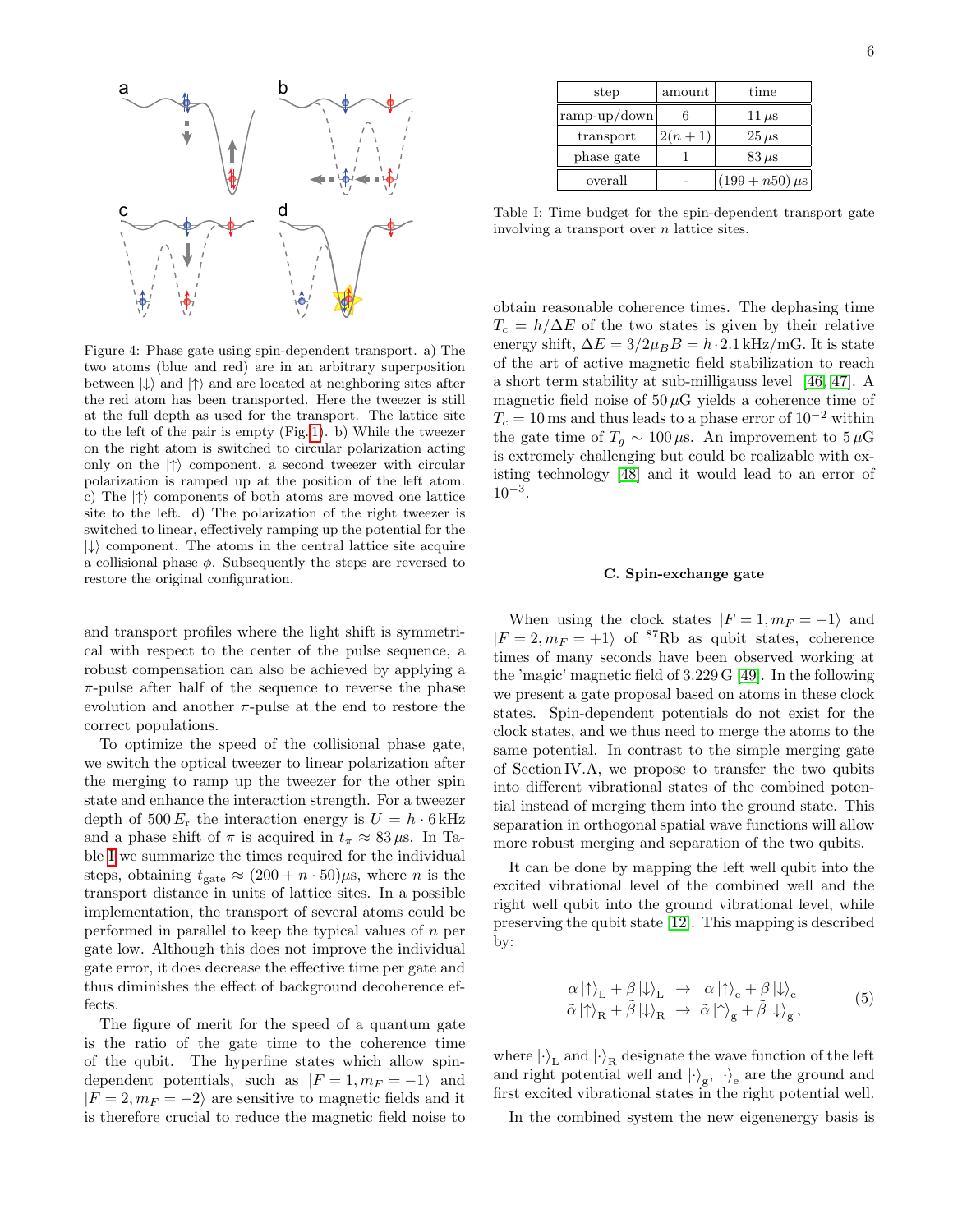now formed by the singlet and the triplet states

$$
\begin{aligned}\n|s\rangle &= |\uparrow\rangle_{\rm g} |\downarrow\rangle_{\rm e} - |\downarrow\rangle_{\rm g} |\uparrow\rangle_{\rm e} \\
|t_0\rangle &= |\uparrow\rangle_{\rm g} |\downarrow\rangle_{\rm e} + |\downarrow\rangle_{\rm g} |\uparrow\rangle_{\rm e} \\
|t_{-1}\rangle &= |\downarrow\rangle_{\rm g} |\downarrow\rangle_{\rm e} \\
|t_{+1}\rangle &= |\uparrow\rangle_{\rm g} |\uparrow\rangle_{\rm e} .\n\end{aligned} \tag{6}
$$

For the  $\sqrt{\text{swap}}$  gate, we exploit the differential phase evolution between the singlet and the triplet states which stems from their different symmetry. As the singlet spin state  $|s\rangle$  is antisymmetric, the spatial wave function of bosonic particles must also be antisymmetric, while the symmetric triplet state  $|t\rangle$  leads to a symmetric wave function. In the antisymmetric wave function of  $|s\rangle$ , the two atoms have essentially zero overlap, such that interactions play no role. In the symmetric wave function of state  $|t_0\rangle$ , however, the collisional interaction energy has a finite value  $U_{eg}$  and a corresponding phase is obtained. The value of  $U_{eg}$  is related to the interaction energy  $U_{qq}$  of two atoms in the ground state via integrals of the appropriate spatial distributions, and for harmonic oscillator states  $U_{eg} = 0.35 \cdot U_{gg}$  [\[32\]](#page-8-27).

The differential phase evolution between  $|s\rangle$  and  $|t_0\rangle$ results in spin-exchange oscillations between  $\left|\uparrow\right\rangle_{\text{g}}\left|\downarrow\right\rangle_{\text{e}}$  and  $\ket{\downarrow}_{\text{g}}\ket{\uparrow}_{\text{e}}$ :

$$
\Psi(t = 0) = |s\rangle + |t_0\rangle \sim |\uparrow\rangle_g |\downarrow\rangle_e
$$
  
\n
$$
\Psi(t) = |s\rangle + e^{iU_{eg}t/\hbar} |t_0\rangle
$$
  
\n
$$
\Psi(t = T_{\text{swap}}) = |s\rangle - |t_0\rangle \sim |\downarrow\rangle_g |\uparrow\rangle_e
$$
  
\n
$$
\Psi(t = T_{\text{swap}}/2) = |s\rangle + i |t_0\rangle \sim |\uparrow\rangle_g |\downarrow\rangle_e + i |\downarrow\rangle_g |\uparrow\rangle_e
$$
 (7)

After a time  $T_{\text{swap}} = \pi \hbar / U_{eg}$  [\[12\]](#page-8-11) the states are swapped, while after  $t = T_{\text{swap}}/2$  an entangling  $\sqrt{\text{swap}}$  gate is realized.

For the band mapping process, the two atoms for the two-qubit gate are transported to neighboring lattice sites [see Fig. [5a](#page-7-0))-c)]. The transport tweezer on the left atom starts at a depth of  $V_{\text{start}} = 400 E_{\text{r}}$  and is linearly ramped down to zero in  $75 \mu s$  while it is simultaneously moved to the right lattice site. We find that the performance of the band mapping is improved if we apply a second auxiliary tweezer on the right lattice site, which is kept at a constant depth of  $V_{\text{aux}} = 200 E_{\text{r}}$ . This configuration leads to a mapping of the left atom to the first band on the right lattice site [Fig. [5a](#page-7-0))-c)].

To optimize the fidelity of the band mapping, we refine the linear ramp shapes by adding harmonics of the ramp time to both the intensity and the position ramp of the transport tweezer. We solve the time-dependent Schrödinger equation and obtain the single-particle mapping fidelities as the overlap of the calculated wave function with the target states. We define the fidelity  $F$  of the merging process as the product of the single-particle mapping fidelities of the two atoms. Fig.  $5d$ )-g) shows the resulting ramps and wave functions for an optimization including harmonics up to 15th order corresponding

| step         | amount      | time                         |
|--------------|-------------|------------------------------|
| ramp-up/down | 2           | $11 \,\mu s$                 |
| transport    | $2 \cdot n$ | $25 \,\mu s$                 |
| phase gate   |             | $125 \,\mu s$                |
| merge/split  | 2           | $75 \,\mu s$                 |
| overall      |             | $(297 + n \cdot 50) \,\mu s$ |

<span id="page-6-0"></span>Table II: Time budget for the exchange gate.

to a spatial period of  $0.13 a_{\text{lat}}$ , for which we obtain an infidelity of  $1 - F = 2 \cdot 10^{-4}$ .

A similar analysis for double-well lattices resulted in a saturation of the merging error of the order of  $10^{-2}$  [\[19\]](#page-8-16), which is significantly higher than our results. We attribute this to the difference in available control parameters<sup>2</sup> . We have also included interactions into the simulations but the transfer is so fast that the effect on the overall band mapping fidelity is negligible. It is important to calculate the accumulated interaction phase during the band mapping as it contributes to the total gate phase. In the case illustrated in Fig. [5,](#page-7-0) the accumulated interaction phase during the mapping was 0.15 rad.

After the band mapping, we wait for a time  $T_{\text{swap}}/2$ to perform the  $\sqrt{\text{swap}}$  gate before reversing the band mapping process. For comparison with the gate proposal discussed in Sec. IV B we introduce an 11  $\mu$ s ramp up of the tweezer to  $500 E_r$ , which results in a reduction of the swap time to  $T_{swap}/2 = 125 \,\mu s$ .

In summary, the exchange gate requires four ramps of the tweezer power (each  $\sim$  11  $\mu$ s), the transport  $(25 \mu \text{/site})$ , the merging and splitting of the wells  $(150 \,\mu s)$ , and finally the phase gate  $(125 \,\mu s)$  (see Tab. [II\)](#page-6-0). In total this gives a gate time  $t_{\text{gate}} \approx (300 + n \cdot 50) \,\mu\text{s}$ , where  $n$  is the distance to the interaction site. The gate time is therefore more than  $10<sup>4</sup>$  times shorter than the decoherence time of the clock states.

# V. Discussion of errors

In the following we discuss the contribution of error and decoherence sources other than the vibrational excitations considered so far.

<sup>2</sup> In Ref. [\[19\]](#page-8-16) the control parameters are the overall power of the double well lattice, the ratio of horizontal to vertical power, and the phase between the two, which indirectly determine the position and relative depths of the two sides of the double well.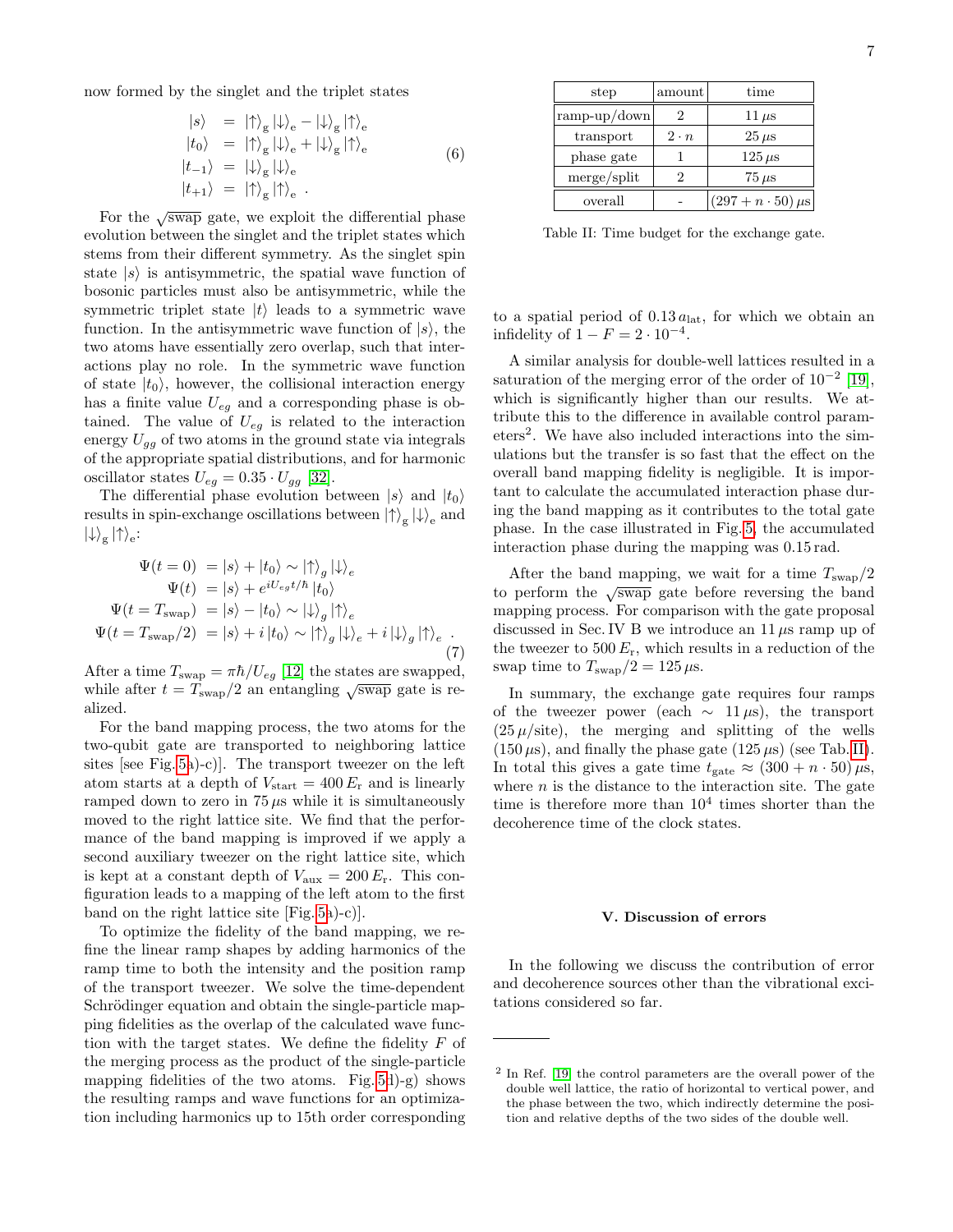

<span id="page-7-0"></span>Figure 5: Band mapping for the exchange gate. a)-c) Schematics of the potential formed by the lattice and the two tweezers at three different times. While the transport tweezer is moved from the left to the right lattice site and simultaneously ramped down, the atom in the left well is mapped to the first excited state in the right site. d) and e) Depth and position of the transport tweezer as a function of time for the optimized ramp shapes. The auxiliary tweezer is kept at a fixed depth and position (not shown). f) and g) Density profile versus time for the transported atom f) and the stationary atom g). At the end of the sequence the atom starting in the left well is mapped to the first excited state and has a wave function with a node, while the atom starting in the right well is unchanged.

### A. Spontaneous scattering

A fundamental source of error is the spontaneous scattering due to the off-resonant absorption of lattice and optical tweezer photons. Due to the large detuning, the absorption of lattice photons can be neglected. With a scattering rate of  $\Gamma_{sc} \approx 4 \cdot 10^{-2}$  Hz for all three lattice axes, the probability to scatter a photon during one gate time is  $< 10^{-6}$ .

For the optical tweezer, the spontaneous emission can be suppressed by choosing a large detuning. A detuning of 10 nm requires a laser power of 1 mW to reach the  $500 E_r$  potential depth. This yields a scattering rate of  $\Gamma_{\rm sc} = 0.1$  Hz and a scattering probability during one gate time  $T_g \sim 300 \,\mu s$  of  $P_{sc} = \Gamma_{sc} T_g = 3 \cdot 10^{-5}$ .

In the case of spin-dependent transport, the detuning is much smaller since the wavelength of the optical tweezer has to lie between the two fine structure lines. At the chosen waist radius, the potential depth of  $500 E_r$  is reached at a power of  $70 \mu W$  yielding a spontaneous scat-



<span id="page-7-1"></span>Figure 6: Band-mapping infidelity as a function of intensity noise of position errors. For the transport tweezer we introduce a positioning error and a scaling error in the amplitude. The contour lines show the multiples of an error of  $10^{-3}$ .

tering rate of  $\Gamma_{\rm sc}$  = 1.5 Hz and a scattering probability of  $P_{\text{sc}} = 4 \cdot 10^{-5}$  during one transport time.

# B. Pointing stability and intensity noise

We now discuss the influence of experimental imperfections on the gate fidelity. For the present proposal the limitations are the pointing error and intensity fluctuations of the tweezer. In order to investigate these effects quantitatively, we assume only low-frequency noise due to shot-to-shot fluctuations. We calculated the gate infidelity in the presence of a constant offset in the pointing position and of a reduction or increase of the optical tweezer intensity by a constant factor. In particular, we included these errors into the simulation of the band mapping process discussed in Sec. IV C. As can be seen in Fig. [6,](#page-7-1) both parameters have to be very well controlled in order to avoid a significant reduction of the fidelity. In order to keep the gate infidelity below  $10^{-3}$ , our scheme requires a relative intensity stability of  $10^{-3}$  and pointing precision in the nm range. This intensity stability is definitely manageable whereas the required pointing stability is beyond the current state-of-the-art experiments, which achieve a pointing error of 50 nm [\[17\]](#page-8-14), where full active pointing stabilization was, however, not implemented. It might be possible to find conditions under which the performance is less sensitive to errors in the input controls as it was done for transport of harmonic traps [\[50\]](#page-9-15).

Intensity noise causes additional dephasing in the spindependent two-qubit gate of Section V.B, since the depth of  $500 E_r = h \cdot 1 \text{ MHz}$  implies a phase accumulation of several tens of  $2\pi$  rad during the interaction time. To keep the absolute dephasing error below  $2\pi \cdot 10^{-3}$  rad, the relative intensity noise has to be below 10<sup>−</sup><sup>5</sup> . This is technically challenging but is possible as demonstrated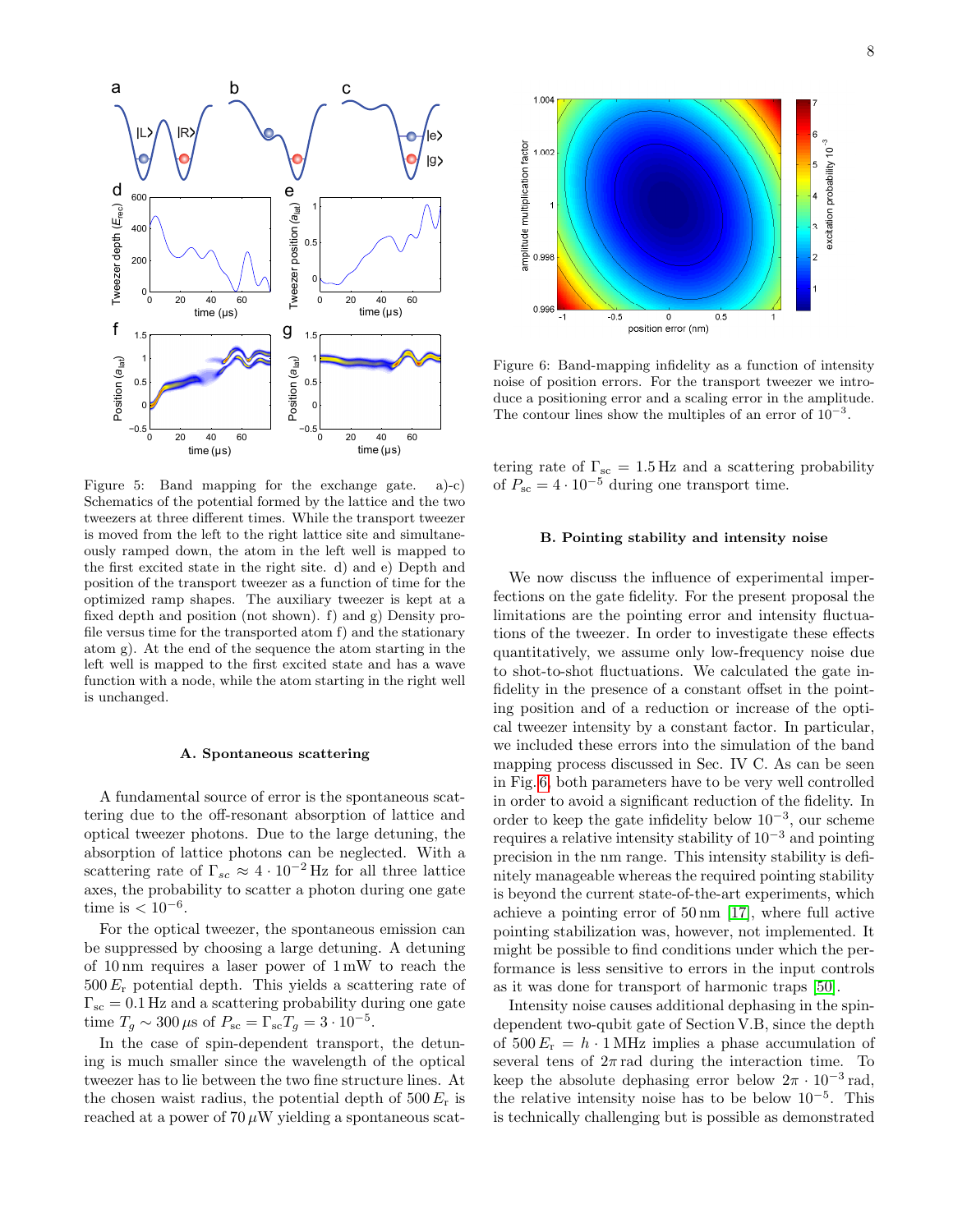in the LIGO project [\[51\]](#page-9-16), where the intensity noise is reduced to a fractional level of 10−<sup>8</sup> over the relevant spectral band.

### C. Error threshold for fault-tolerance

We have argued that combined transport and gate errors at the 10−<sup>3</sup> level can be reached with our proposal. With errors of this magnitude, error correcting codes may be applied to reach scalable fault tolerance, but only with a vast overhead in number of physical qubits and operations [\[52\]](#page-9-17). An alternative approach to fault tolerance uses stabilizer codes in a scheme where errors are not corrected, but error syndromes are forwarded to higher algorithmic levels, and here gate errors at the few percent level can be tolerated [\[53\]](#page-9-18). Fault tolerant quantum computing is a very active field of research, and very recent simulations show tolerance to percent level errors for a two-dimensional qubit structure on a lattice with only nearest neighbor interactions [\[54\]](#page-9-19). With our ability to move atoms around with low error, a simpler scheme with the same error threshold may well be possible.

# VI. Conclusion

In conclusion, we have proposed a complete architecture for scalable quantum computing based on transport of atoms in an optical lattice by movable optical tweezers. We have presented explicit calculations of the errors occurring in the different processes of our proposals, and we have numerically optimized non-adiabatic ramps of the tweezer potentials to a vibrational excitation error below 10<sup>−</sup><sup>3</sup> . Our analyses show that ultracold atoms in optical lattices are indeed a promising candidate for fault-tolerant scalable quantum computing.

The authors thank Immanuel Bloch, Nicolaj Nygaard, and Uffe V. Poulsen for fruitful discussions and J.F.S. acknowledges support from the Danish Council for Independent Research | Natural Sciences and EU (Marie Curie Individual Fellowship).

- <span id="page-8-0"></span><sup>∗</sup> present address: Laboratoire Kastler Brossel, Ecole Normale Supérieure, 24 rue Lhomond, F-75005 Paris, France † Electronic address: [sherson@phys.au.dk](mailto:sherson@phys.au.dk)
- <span id="page-8-2"></span><span id="page-8-1"></span>[1] G. K. Brennen, C. M. Caves, P. S. Jessen, and I. Deutsch, Phys. Rev. Lett. 82, 1060 (1999).
- <span id="page-8-3"></span>[2] D. Jaksch, J. I. Cirac, P. Zoller, S. L. Rolston, R. Coté, and M. D. Lukin, Phys. Rev. Lett. 85, 2208 (2000).
- <span id="page-8-4"></span>[3] L. Isenhower, E. Urban, X. L. Zhang, A. T. Gill, T. Henage, T. A. Johnson, T. G. Walker, and M. Saffman, Phys. Rev. Lett. 104, 010503 (2010).
- <span id="page-8-5"></span>[4] T. Wilk, A. Gaëtan, C. Evellin, J. Wolters, Y. Miroshnychenko, P. Grangier, and A. Browaeys, Phys. Rev. Lett. 104, 010502 (2010).
- <span id="page-8-6"></span>[5] D. Jaksch, H.-J. Briegel, J. I. Cirac, C. W. Gardiner, and P. Zoller, Phys. Rev. Lett. 82, 1975 (1999).
- [6] T. Calarco, E. A. Hinds, D. Jaksch, J. Schmiedmayer, J. I. Cirac, and P. Zoller, Phys. Rev. A 61, 022304 (2000).
- [7] H. J. Briegel, T. Calarco, D. Jaksch, J. I. Cirac, and P. Zoller, J. Mod. Opt. 47, 415 (2000).
- <span id="page-8-7"></span>[8] A. Negretti, T. Calarco, M. A. Cirone, and A. Recati, Eur. Phys. J. D 32, 119 (2005).
- <span id="page-8-8"></span>[9] J. K. Pachos and P. L. Knight, Phys. Rev. Lett. 91, 107902 (2003).
- <span id="page-8-9"></span>[10] F. W. Strauch, M. Edwards, E. Tiesinga, C. Williams, and C. W. Clark, Phys. Rev. A 77, 050304(R) (2008).
- <span id="page-8-10"></span>[11] O. Mandel, M. Greiner, A. Widera, T. Rom, T. W. Hänsch, and I. Bloch, Nature 425, 937 (2003).
- <span id="page-8-11"></span>[12] M. Anderlini, P. J. Lee, B. L. Brown, J. Sebby-Strabley, W. D. Phillips, and J. V. Porto, Nature 448, 452 (2007).
- <span id="page-8-12"></span>[13] L. You and M. Chapman, Phys. Rev. A 62, 052302 (2000).
- <span id="page-8-30"></span>[14] D. Schrader, I. Dotsenko, M. Khudaverdyan, Y. Miroshnychenko, A. Rauschenbeutel, and D. Meschede, Phys. Rev. Lett. 93, 150501 (2004).
- [15] M. Saffman, Opt. Lett. **29**, 1016 (2004).
- <span id="page-8-13"></span>[16] J. Cho, Phys. Rev. Lett. **99**, 020502 (2007).
- <span id="page-8-14"></span>[17] C. Weitenberg, M. Endres, J. F. Sherson, M. Cheneau, P. Schauß, T. Fukuhara, I. Bloch, and S. Kuhr, Nature 471, 319 (2011).
- <span id="page-8-15"></span>[18] D. Hayes, P. Julienne, and I. Deutsch, Phys. Rev. Lett. 98, 070501 (2007).
- <span id="page-8-16"></span>[19] G. De Chiara, T. Calarco, M. Anderlini, S. Montangero, P. Lee, B. Brown, W. Phillips, and J. Porto, Phys. Rev. A 77, 052333 (2008).
- <span id="page-8-17"></span>[20] D. Loss and D. P. DiVincenzo, Phys. Rev. A 57, 120 (1998).
- <span id="page-8-18"></span>[21] D. P. DiVincenzo, Fortschr. Phys. 48, 771 (2000).
- <span id="page-8-19"></span>[22] W. S. Bakr, A. Peng, M. E. Tai, R. Ma, J. Simon, J. I. Gillen, S. Fölling, L. Pollet, and M. Greiner, Science 329, 547 (2010).
- <span id="page-8-20"></span>[23] J. F. Sherson, C. Weitenberg, M. Endres, M. Cheneau, I. Bloch, and S. Kuhr, Nature 467, 68 (2010).
- <span id="page-8-21"></span>[24] C. Zhang, S. L. Rolston, and S. Das Sarma, Phys. Rev. A 74, 042316 (2006).
- <span id="page-8-22"></span>[25] B. Zimmermann, T. Müller, J. Meineke, T. Esslinger, and H. Moritz, New J. Phys. 13, 043007 (2011).
- <span id="page-8-23"></span>[26] M. Greiner, M. Mandel, T. Esslinger, T. W. Hänsch, and I. Bloch, Nature 415, 39 (2002).
- <span id="page-8-24"></span>[27] D. Weiss, J. Vala, A. Thapliyal, S. Myrgren, U. Vazirani, and K. Whaley, Phys. Rev. A 70, 040302(R) (2004).
- <span id="page-8-25"></span>[28] M. Popp, J.-J. Garcia-Ripoll, K. G. H. Vollbrecht, and J. I. Cirac, New J. Phys. 8, 164 (2006).
- [29] T.-L. Ho and Q. Zhou, Proc. Nat. Acad. Sc. 106, 6916 (2009).
- [30] J.-S. Bernier, C. Kollath, A. Georges, L. De Leo, F. Gerbier, C. Salomon, and M. Köhl, Phys. Rev. A 79, 061601(R) (2009).
- <span id="page-8-26"></span>[31] P. Doria, T. Calarco, and S. Montangero, Phys. Rev. Lett. 106, 190501 (2011).
- <span id="page-8-27"></span>[32] J. F. Sherson and K. Mølmer, arXiv:1012.1457v1 (2010).<br>[33] W. S. Bakr, P. M. Preiss, M. E. Tai, R. Ma, J. Simon,
- <span id="page-8-28"></span>[33] W. S. Bakr, P. M. Preiss, M. E. Tai, R. Ma, J. Simon, and M. Greiner, arxiv:1105.5834v1 [cond-mat] (2011).
- <span id="page-8-29"></span>[34] D. Yavuz, P. Kulatunga, E. Urban, T. Johnson, N. Proite, T. Henage, T. Walker, and M. Saffman, Phys.